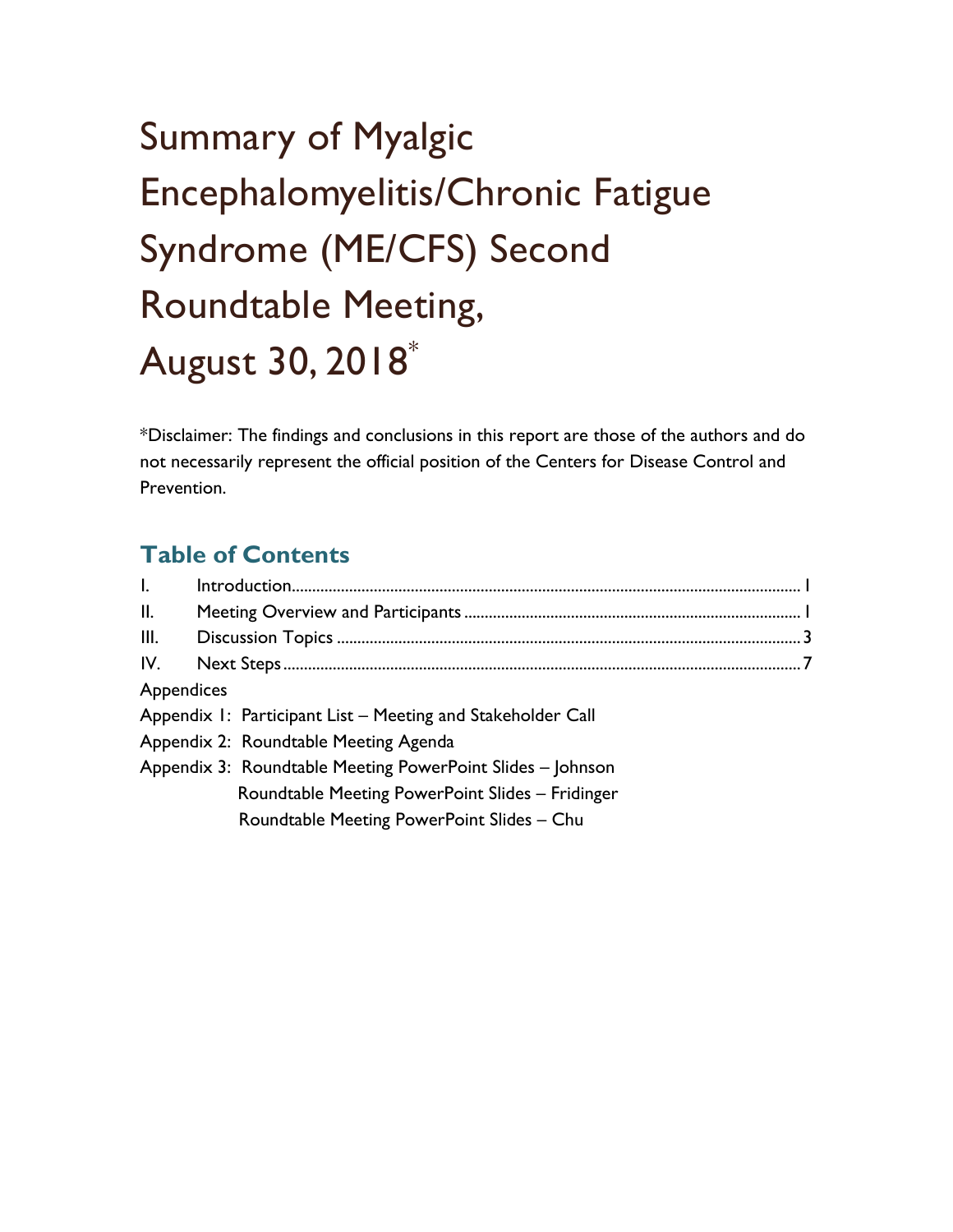#### **Introduction**

Myalgic encephalomyelitis/chronic fatigue syndrome (ME/CFS) is a complex, chronic, debilitating disease that affect multiple systems**.** A variety of laboratory abnormalities have been documented, but none of the findings are specific or sensitive for diagnostic use. The disease affects between 836,000 and 2.6 million Americans of all ethnicities, races, and socioeconomic groups.

In 2015, the Centers for Disease Control and Prevention (CDC) began the groundwork to address changes to the diagnostic criteria for ME/CFS recommended by the Institute of Medicine (IOM) in its 2015 report, *Beyond Myalgic Encephalomyelitis/Chronic Fatigue Syndrome: Redefining an Illness*. The changes recommended by the IOM committee were designed to make the disease easier for clinicians to recognize and diagnose.

 strategy to reach healthcare professionals, CDC awarded a contract to McKing Consulting Corporation (McKing) in 2015. The initial project's main outcome was a set feedback and input from a face-to-face Roundtable Meeting of stakeholders (primary To help implement the IOM recommended changes and develop a dissemination of recommendations for updating the CDC ME/CFS website and developing additional educational materials for specific audiences. These recommendations were based on care providers, patients, advocates, researchers, and other partners). A summary of the meeting: [CDC Myalgic Encephalomyelitis/Chronic Fatigue Syndrome Stakeholder](https://www.cdc.gov/me-cfs/programs/meetings.html)  [Engagement and Communication \(MECFS-SEC\).](https://www.cdc.gov/me-cfs/programs/meetings.html)

 As a follow-up to the first Roundtable Meeting (2016), CDC contracted with the same and healthcare providers. Through a series of conference calls, individual interviews, and another full-day Roundtable Meeting, McKing gathered stakeholder feedback on the McKing team in September 2017 to assist in continued development of educational materials. McKing's charge for the second project was to build on the initial project and continue to engage stakeholders in developing materials primarily for use by patients content and design of materials, building on the input, work plans, and progress of the initial project activities.

 conversations at the second Roundtable Meeting in 2018. This report is organized in the This report summarizes the themes and individual comments shared during the day's order of topics discussed. It is not a transcript or notation of every comment or suggestion made during the meeting, and it does not imply that CDC endorses or supports comments included in this report. As an overview of the meeting, the report does not reflect CDC's final plans for ME/CFS educational materials.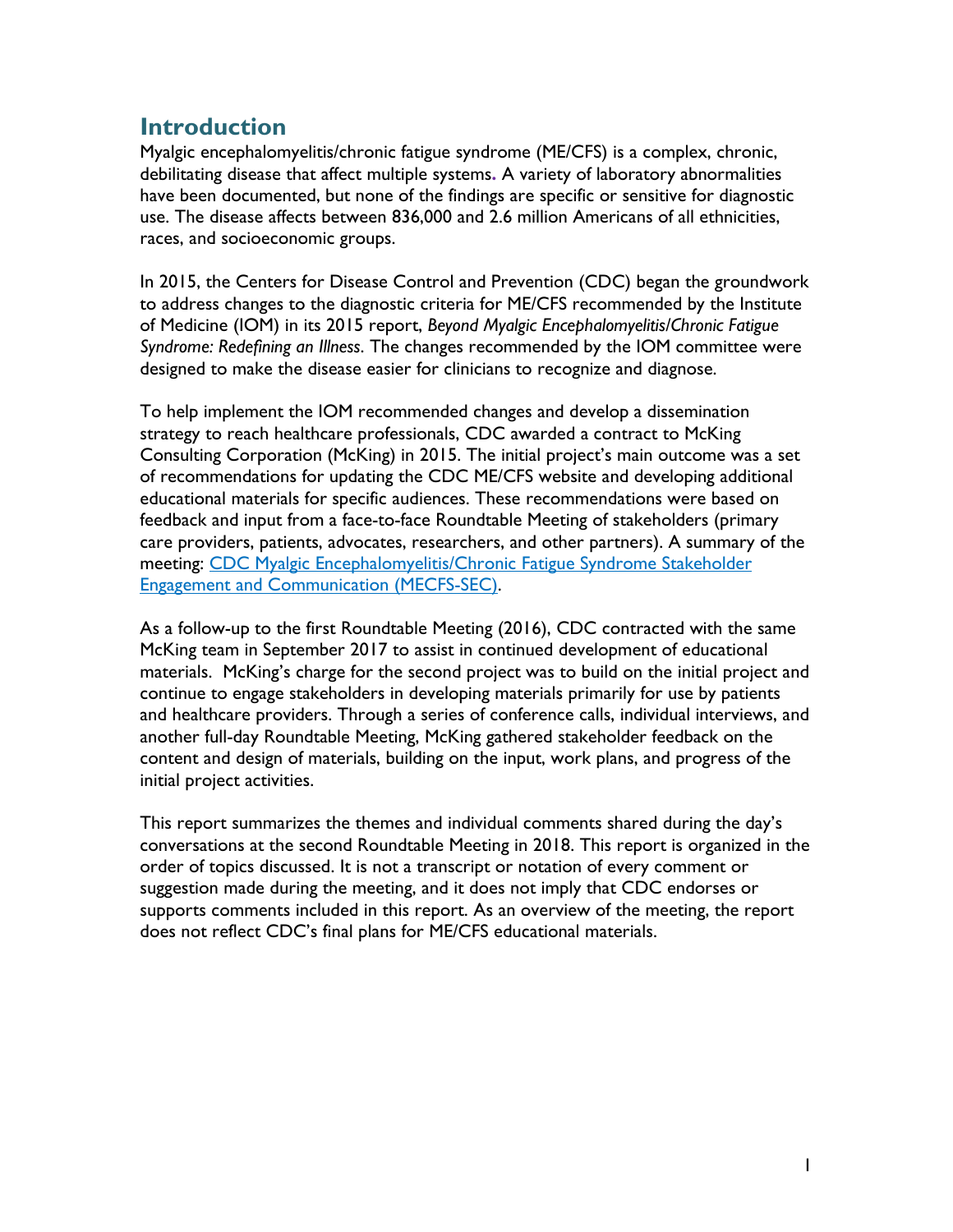# **Meeting Overview: Objectives and Participants**

The specific objectives of the follow-up meeting were to:

- Organize meetings with stakeholders to identify gaps in ME/CFS educational materials and plans for developing new materials
- Ensure the new materials include the IOM report's recommended criteria for disease diagnosis
- Incorporate stakeholder feedback to meet the needs of the intended audiences
- Supplement the CDC ME/CFS website with new educational materials

shared and discussed. The first step in planning for the meeting was to identify and invite a select group of stakeholders—composed of ME/CFS patients, advocates, clinicians with ME/CFS expertise, healthcare professional organizations, medical educators, and researchers/foundations—to participate on a group conference call. (See full list of stakeholders in Appendix 1.) Call participants were grouped to represent a diversity of perspectives, as much as possible, so that different stakeholder viewpoints could be

shared and discussed.<br>Stakeholders were asked to review draft educational materials for use by patients and preparing for an office visit. They then and provided feedback during a scheduled onehealthcare providers. The materials focused on key facts for clinicians, resources for patients and caregivers (including pediatric info), and a visual guide to assist patients in hour conference call. They could sign up for conference call times that were convenient for them during March and April 2018. Eight conference calls were conducted to accommodate stakeholder preferences and include the maximum number of participants possible. A few individual calls also were made to get feedback from stakeholders who were unable to participate in the scheduled conference calls. The emphasis remained on getting maximum participation from all invited stakeholders, via conference call, attendance at the roundtable meeting, or both.

To focus the conference calls, stakeholders were given drafts of the three types of materials in advance of the call: patient checklist, healthcare professional fact sheet, and infographic.

McKing staff facilitated the calls by addressing the following questions:

- What are your overall reactions to the drafts?
- Is anything confusing or unclear?
- What additional information might people need?
- What would increase acceptance and use of the information?

Stakeholder responses from the conference calls were compiled and analyzed by McKing, then used to prepare revised versions of the materials. The revised materials were reviewed by CDC and shared with a small set of ME/CFS experts for another round of input in late June and early July 2018.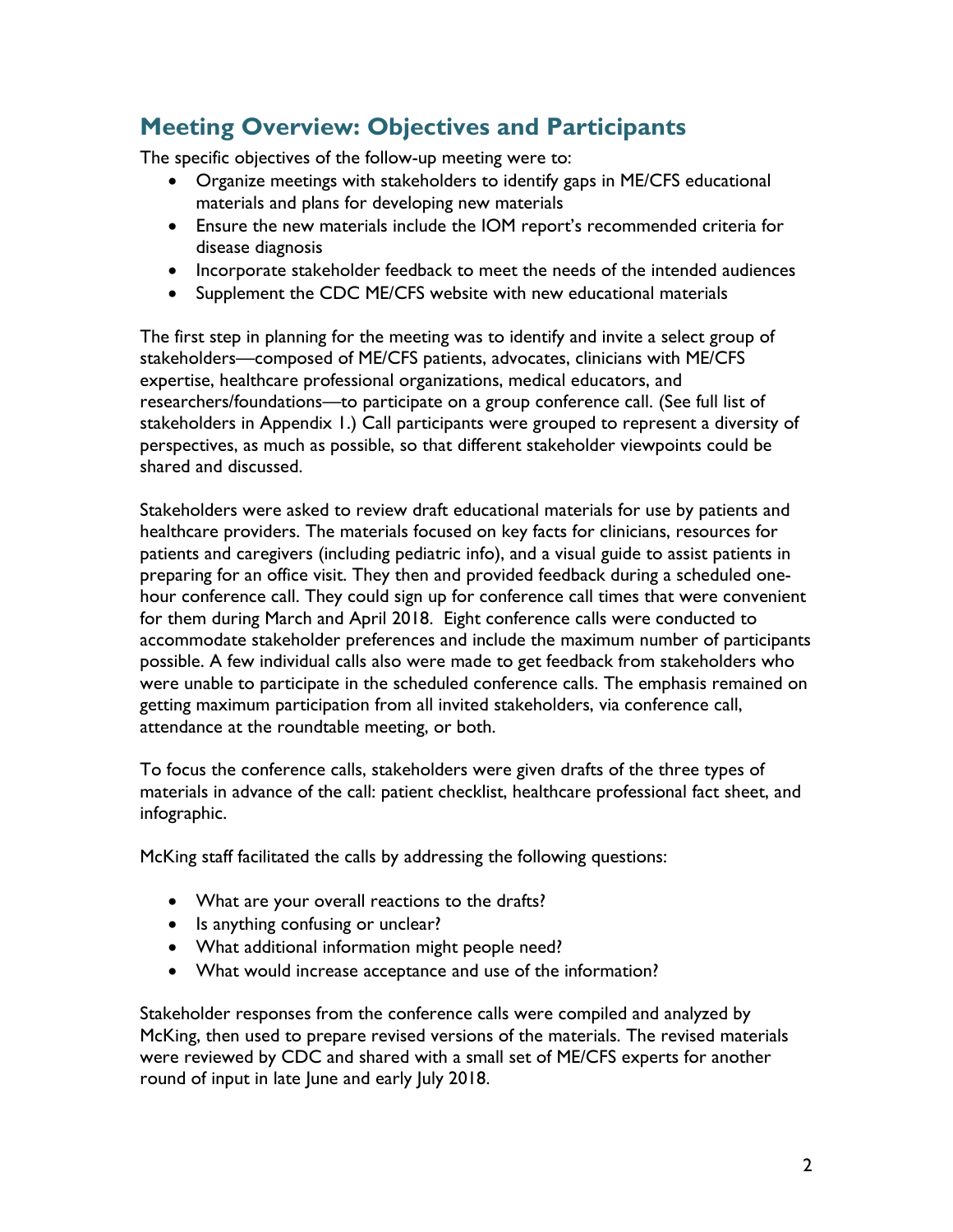roundtable meeting. Six draft documents on different topics were prepared for the patient audience, and another four documents on topics for healthcare professionals. Responses were again compiled by McKing and used to engage CDC in identifying further refinements and revisions. Based on responses to the draft materials, the decision was made to focus on the patient and healthcare professional audiences for the Graphic elements were added to improve readability, understanding, acceptance and potential for use.

Feedback gleaned through the conference calls and expert input was used as the basis for designing a roundtable meeting convened on August 30, 2018, in Atlanta, Georgia. The meeting agenda is in Appendix 2.

The meeting was designed to accomplish three primary objectives:

- useful for the intended audiences • Share draft educational materials and elicit feedback to that would make them
- Discuss ideas for additional educational materials for healthcare professionals, patients and families/caregivers, and education professionals
- Identify channels for reaching healthcare professionals.

 small tables, each accommodating mixed representation from the various stakeholder A total of 40 individuals participated in the meeting. (See participant list in Appendix 1.) To encourage sharing of ideas and perspectives, participants were assigned to one of six groups: clinicians, medical educators, healthcare professional organizations, patient advocates, patients, and federal agencies. Several senior leaders from CDC's Division of High-Consequence Pathogens and Pathology (DHCPP) (which houses CDC's ME/CFS program) also attended the meeting and rotated among tables to hear participants' perspectives.

# **Discussion Topics**

CDC emphasized that this project would pick up with lessons learned from the previous roundtable meeting of the ME/CFS work completed by McKing in February 2016. CDC's main objective was to build on the revised ME/CFS web page content, which had been launched in the summer of 2017 by developing educational tools that would help healthcare providers and people with ME/CFS. CDC reiterated the importance of taking patient and healthcare provider viewpoints into account and making sure that the patient and professional communities felt engaged in development of any educational materials.

CDC also expressed a commitment to continuing the dialogue between stakeholder groups to increase providers' understanding of patients' needs and perspectives and to bring in the public health community as a stakeholder (e.g., state and local health departments). The types and content of the ME/CFS educational materials to be developed were informed by the feedback collected from the 2016 ME/CFS Roundtable Meeting.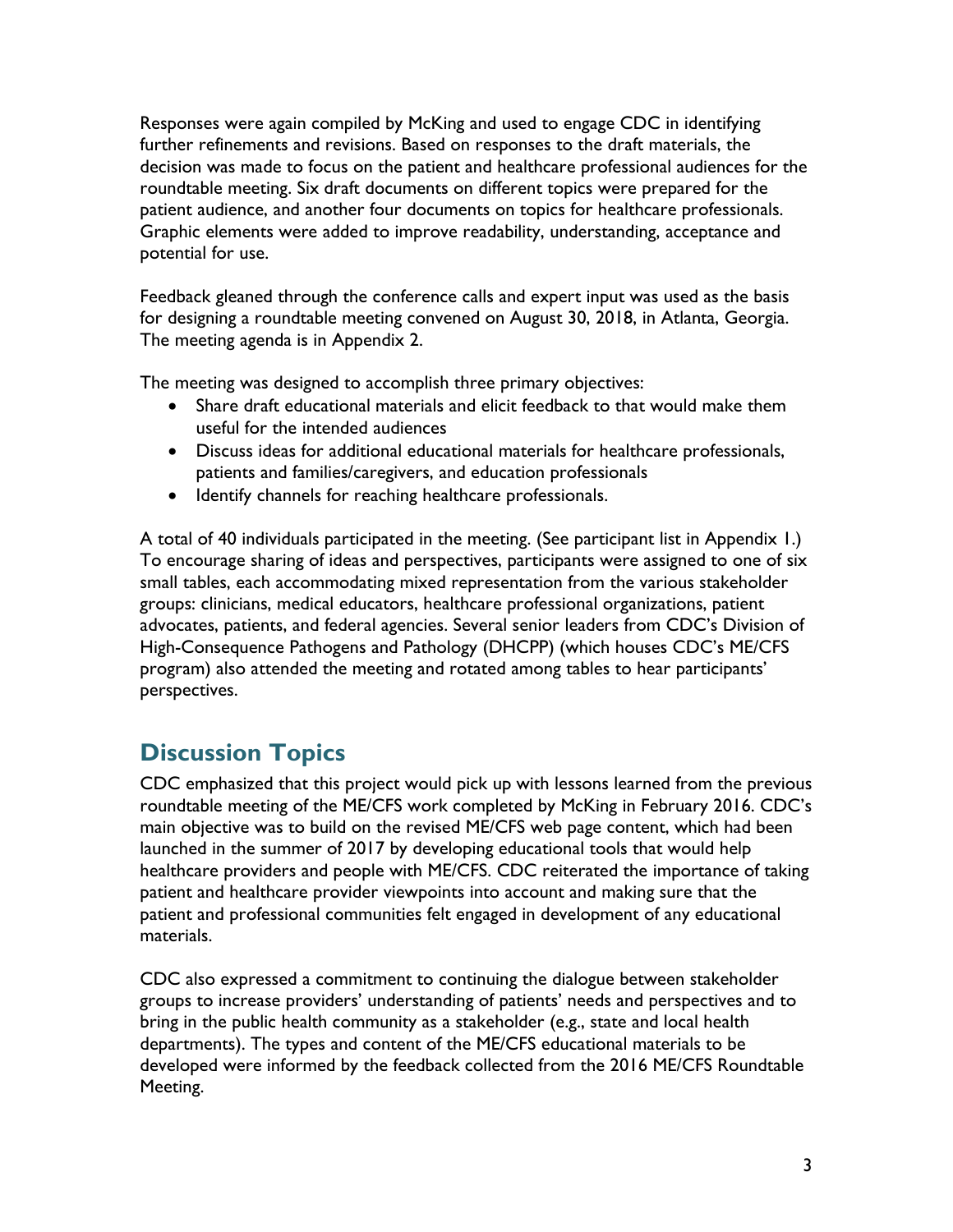An initial list of materials suggested at the 2016 meeting included:

- Handout of key ME/CFS facts for clinicians that patients could bring to appointments
- Checklist for patients and caregivers to help them manage healthcare provider visits (including pediatric information)
- Visual guide (infographic) to assist patients in:
	- o Preparing for a physician visit
	- o Share their symptoms with their clinician
	- o Interacting with physicians to get the best possible outcome
- Tips for physicians to prepare patients for disability evaluation.

 McKing organized and condensed the suggested materials list above into a draft work plan fitting the project objectives and timeline. CDC then identified priorities among them that would address specific gaps identified by participants during the first roundtable meeting. In response, three types of draft materials were prepared by McKing:

- 1. **Patient Checklist**: intended for use as a resource for individuals who suspect they may have ME/CFS and are preparing for a visit with their doctor, to be posted on CDC's website.
- 2. **Healthcare Professional Fact Sheet:** intended for use as a resource for primary care practitioners to improve their ability to recognize and manage patients who may have ME/CFS, to be posted on CDC's website and likely shared through other professional channels.
- 3. **Infographic:** intended for use as a quick visual resource for anyone visiting CDC's website to learn more about ME/CFS. The graphics were shown at the August 2018 meeting to receive stakeholder feedback.

 welcoming everyone to the roundtable meeting. Dr. Unger reiterated the meeting's clinicians to know about their illnesses. (See PowerPoint slides in Appendix 3.) Dr. Elizabeth Unger, Chronic Viral Diseases Branch Chief, opened the meeting by objectives and encouraged open discussion and dialogue. McKing facilitators then briefly reviewed the agenda and shared housekeeping details and ground rules. Three brief panel presentations set the stage and provided context for the day's discussions. These presentations focused on what makes educational materials successful, the preferred communication channels for healthcare providers, and what patients with ME/CFS want

 **and Social Sciences**. The first presentation by Valerie Johnson, a CDC health **What Makes Successful Educational Materials: Insights from Behavioral**  communication specialist, outlined CDC's Clear Communication Strategy, which incorporates McGuire's Hierarchy of Communication Effects and the Stages of Change model. CDC's VERB campaign (a social marketing campaign for youth physical activity) was presented as a demonstrably successful initiative using these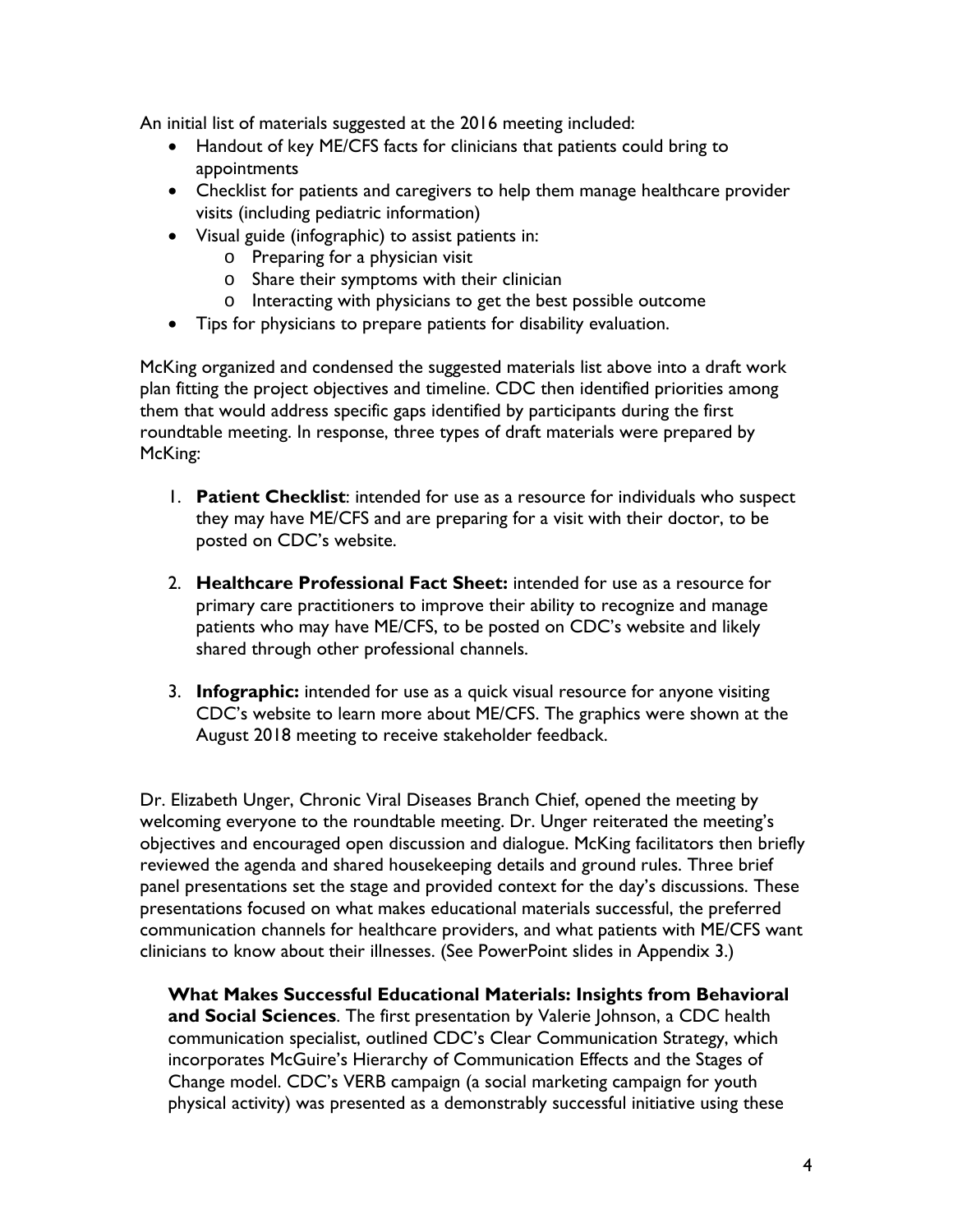tools. She also outlined the Health Belief model, which CDC used successfully in combating the rampant rabies problem in Haiti. Using this model, the title of outreach materials was changed from the less effective "protect yourself from rabies" to the more effective "protect yourself, your family, and your community." Ms. Johnson also described the Clear Communication Index, as a tool that helps select the audience, state clear communication objectives, engage the audience, and design the program with the audience in mind.

 senior health communication specialist, described the outcomes of CDC's national **Healthcare Professionals' Preferred Communication Channels: Findings from a National Survey.** The second presentation by Fred Fridinger, DrPH, survey of healthcare providers' preferences for receiving communication. Conducted with Porter Novelli in the summer of 2018, this was a Web-based survey of 12,000 primary care providers.

 **about ME/CFS.** Lily Chu, MD, MSHS, who is both a person living with ME/CFS and a physician, gave the final presentation. She noted that more than 70 percent of physicians are reluctant to diagnose ME/CFS, but 90 percent of patients found **"I Told You I was Sick": What Patients Want Clinicians to Understand**  diagnosis to be a positive turning point. From a provider and patient standpoint, she outlined seven recurrent themes she found for the disease:

- ME/CFS is real, and patients' experiences should be believed.
- ME/CFS should not be confused with chronic fatigue.
- Post-exertional malaise (PEM) is not the same as post-exertional fatigue.
- Conditions and co-morbidities other than ME/CFS should be explored and treated.
- Getting a diagnosis is vital. It relieves the patient's anxiety, helps validate their experience, and helps them to strategize for the future.
- Recognizing how severe ME/CFS can be, the physician should inquire, evaluate, treat, and monitor all symptoms with regularity.
- Even though ME/CFS doesn't have a cure, there are many actions clinicians can take to help the patient.
- Patients can offer unique knowledge and perspectives. They want to be involved in their own healthcare and contribute to related policies.

Following a brief question and answer session, participants met at their tables to discuss the draft materials for patients and their families/caregivers and for healthcare professionals. McKing staff then reconvened the full group to enable participants from each table to share their opinions with the larger group.

McKing provided a staff member to take notes during the plenary and other large group discussions. In addition, each small table had a designated table assistant (McKing and CDC staff members) to capture key discussion points and themes. To help McKing capture all individual opinions, roundtable participants were asked to turn in their notes at the end of the day to ensure a full recording of comments. Electronic scans of all participant notes received, including notes from table assistants, were provided to CDC.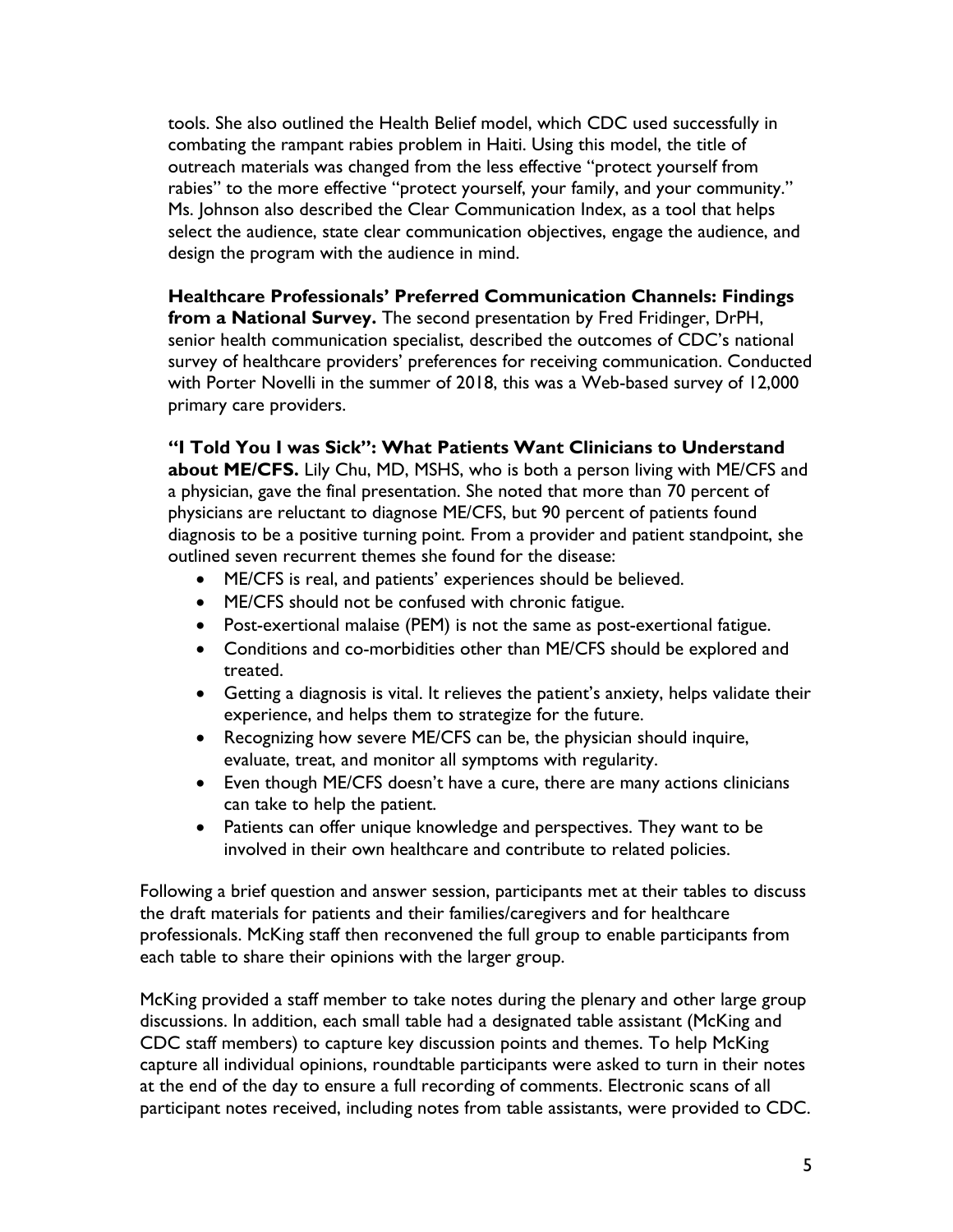The meeting's final discussion focused on reaching new healthcare provider audiences. With McKing's facilitation, participants shared their views on several topics:

- reached? Primary care providers, specialists, etc.? • What groups constitute the new healthcare provider audiences that should be
- what is the likelihood of getting the information to them? • Which audience needs to know this ME/CFS information most urgently, and
- How to capture people's interest in the information?

 Keys to successful educational materials include audience, dissemination and understanding the message. Meeting participants offered individual suggestions about whom they considered to be priority audiences:

- First-line primary care providers and family physicians
- Pediatricians
- Osteopaths and integrated medicine practitioners
- Physical therapists, physiatrists, and pain management specialists
- Allergists/immunologists, rheumatologists, and psychiatrists
- Nurse practitioners, physician assistants, and the nursing associations
- Emergency department physicians
- Nurse midwives
- Mental health providers who aren't physicians
- Dentists
- Pharmacists and staff
- • Staff at all 50 state health departments (working with the Association of State and Territorial Health Officials (ASTHO))
- The Individualized Education Program (IEP) school process that includes occupational therapists and speech language pathologists, could serve as a *de facto* referral system for children experiencing symptoms consistent with ME/CFS Individual meeting participants also offered creative ways to reach audiences:
- Use social media, geotargeting to reach narrow, particular segments like physicians.
- Use Twitter, #ME/CFS, to get the message out and refer the reader back to the website or other sources for information.
- diagnostic code of sleep problems and target those providers. • Target providers by using the method of identifying certain diagnostic and pharmacy codes in the healthcare industry. For example, one could look up a
- Develop a speakers' bureau, using speakers within their own organizations.
- • Provide medical journals with ME/CFS content they could publish (e.g., a one-pager summarizing the roundtable meeting).
- ME/CFS in its curriculum). • Consider targeting ME/CFS providers-to-be (for example, like New Jersey's scholarship program for state resident medical students and the Frank Netter School of Medicine at Connecticut's Quinnipiac University, the first to include